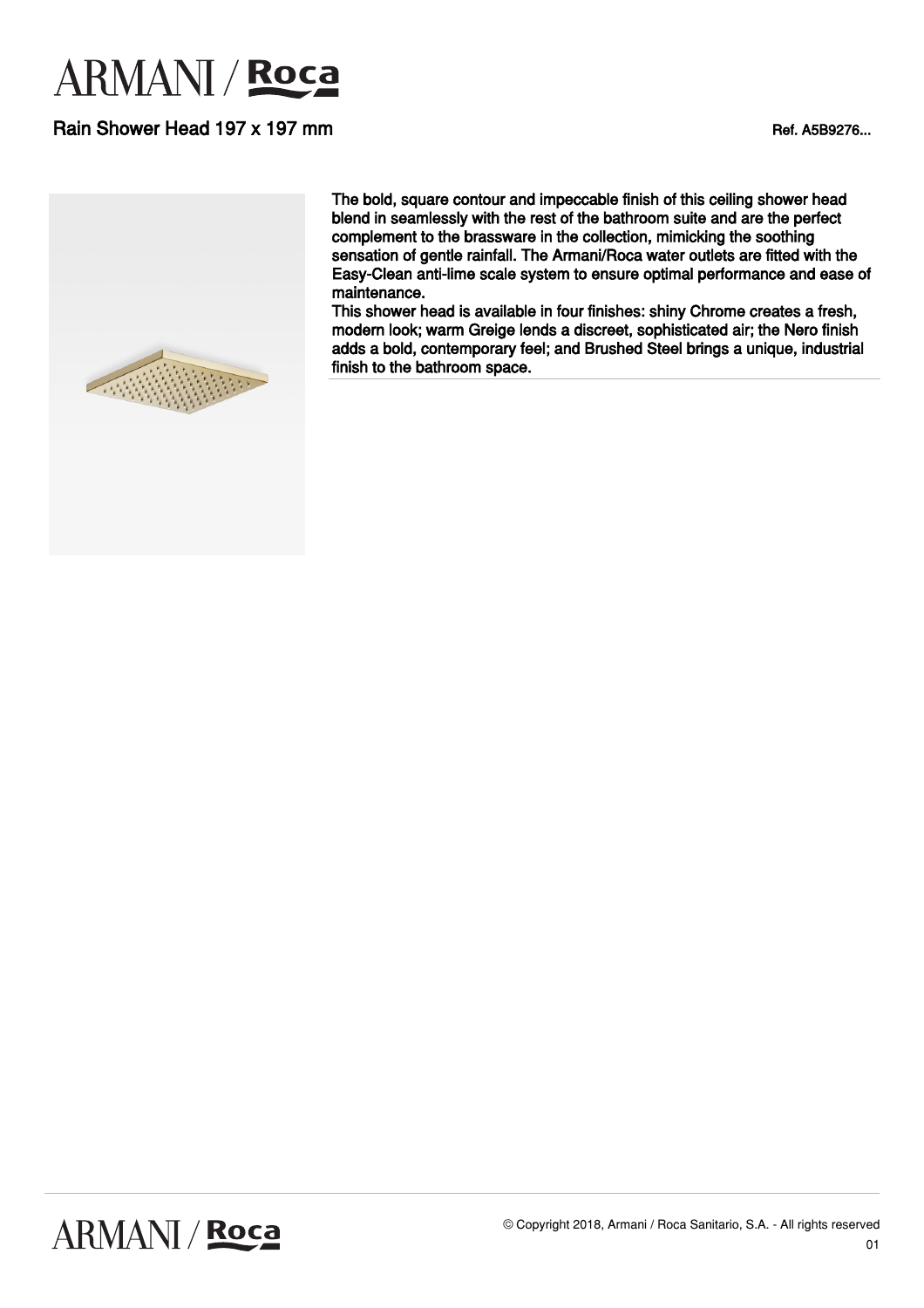# **ARMANI** / Roca

# Rain Shower Head 197 x 197 mm

#### Adjustable flow

Finish: Chrome Flow rate (l/min - 3 bar): 7.2 Installation place: Ceiling Number of functions: 1 Shower head length (mm): 196 Shower head shape: Square Shower head width (mm): 196

#### Colours and Finishes

How to obtain the reference number Replace the ".." with the desired finish code from the list below



#### **Dimensions**

Length: 197 mm. Width: 197 mm. Height: 53 mm.

#### **Optional**

A373761... Shower tray 1300 mm A373763... Built-in 1100 mm shower tray A276128000 IN-DRAIN X3 650 mm - Installation drainage kit A276129000 IN-DRAIN X3 750 mm - Installation drainage kit A276130000 IN-DRAIN X3 850 mm - Installation drainage kit A276131000 IN-DRAIN X3 950 mm - Installation drainage kit

### Compatible with

A525163503 Built-in components for built-in 2 function thermostatic shower mixer with handshower and 1.7 m hose A5A2976... Built-in 5-function thermostatic shower mixer with handshower, 1.7 m hose and 2 jets A5258823.. Visible components for built-in 2-

function thermostatic shower mixer with handshower and 1.7 m hose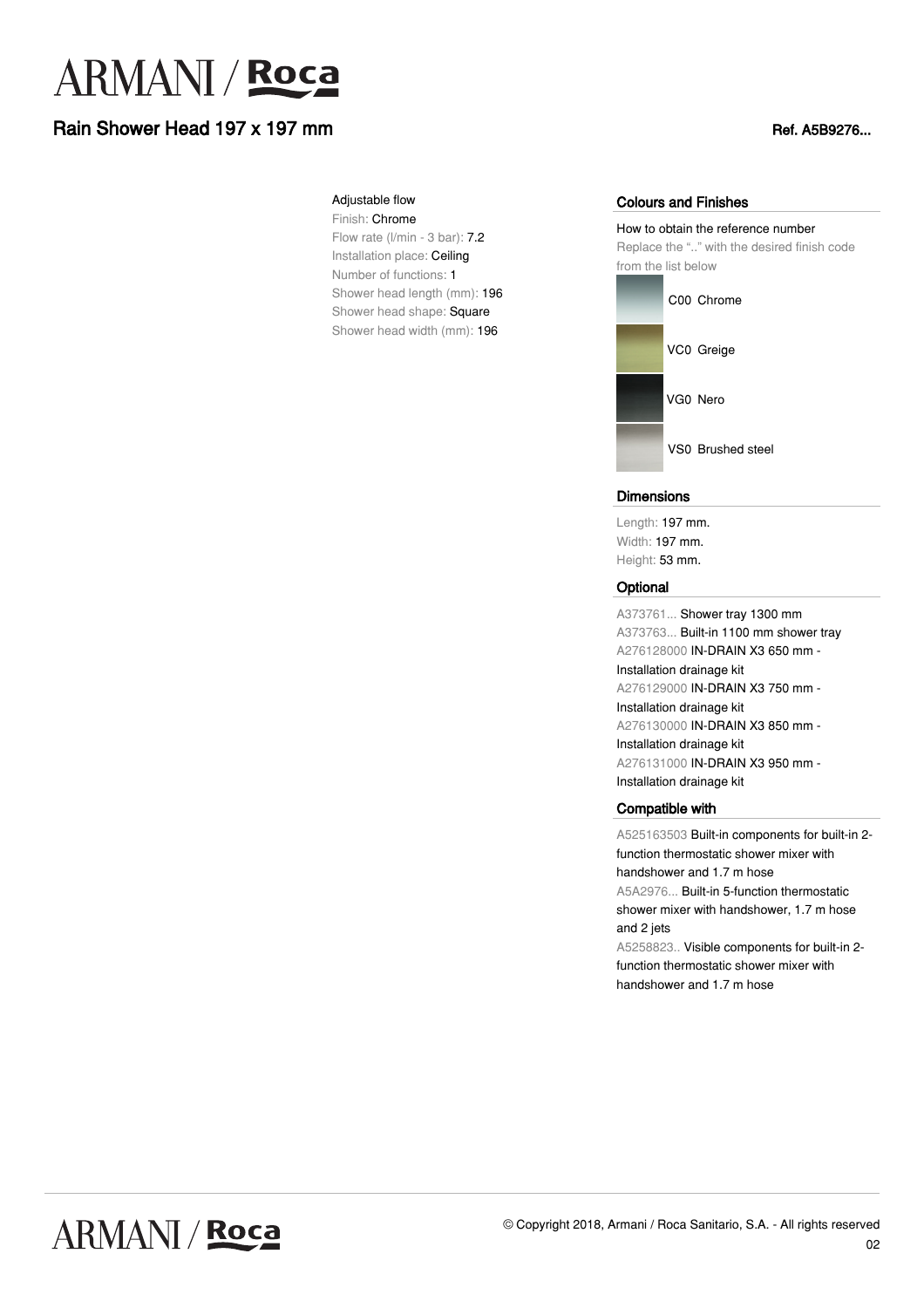

## Rain Shower Head 197 x 197 mm



ARMANI / Roca